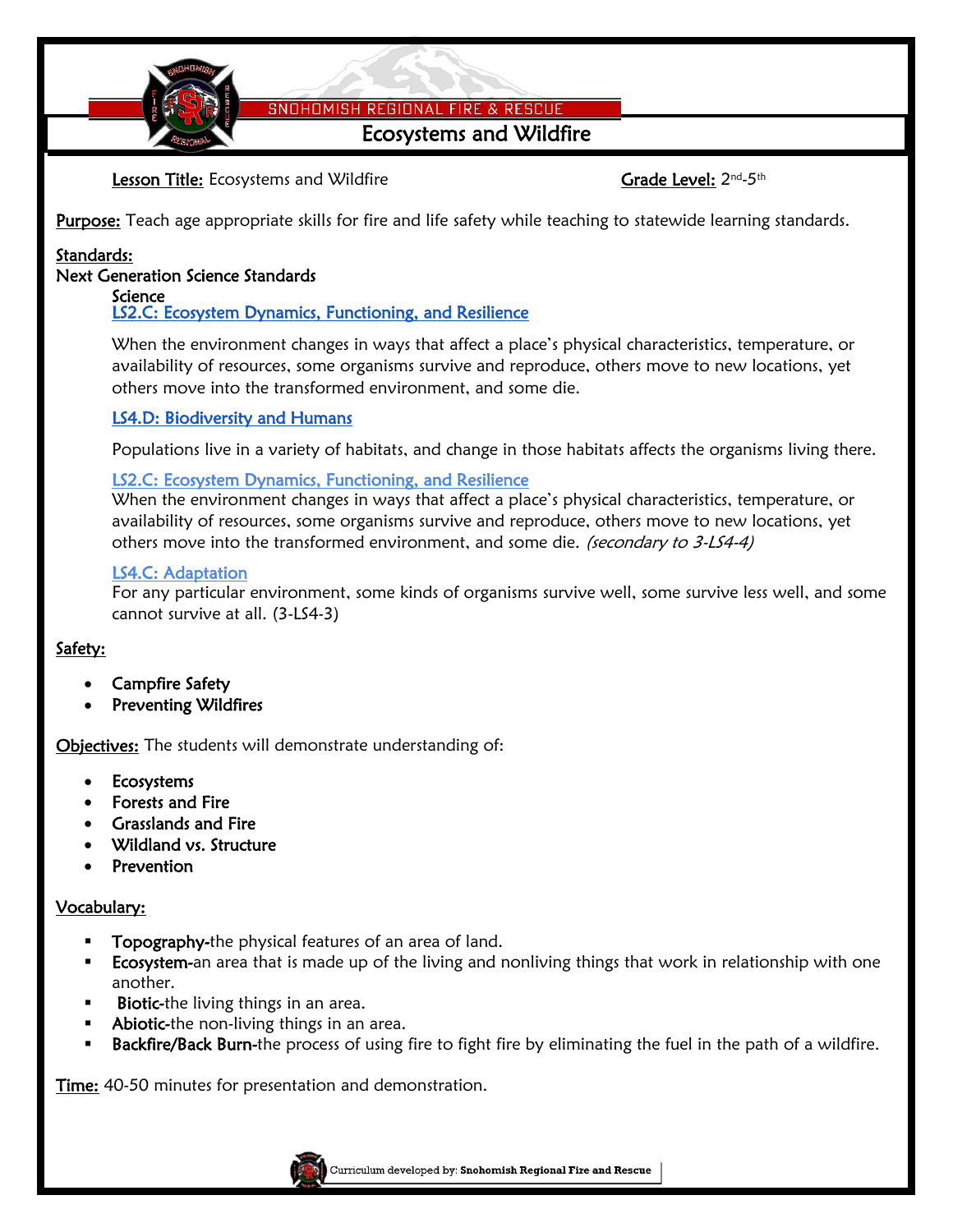### Instructional Content:

\*\*Use this bulleted list to guide you and keep you on track and meeting all objectives for lesson. Everyone has their own style for teaching, the most important thing is the make it fun and engaging for the kids.\*\*

- Warm up Activities: (5-7 Minutes)
	- o Mini KWL:
		- **Ask students to individually make a mini KWL chart about ecosystems and wildfires.** 
			- K-What do you already know about ecosystems and wildfires?
			- W-What do I want to know about ecosystems and wildfires?

### o Bell Ringer:

- Wildland Fire Bell Ringer:
	- Have students complete the Wildland Fire Bell Ringer.

### o Entrance Ticket:

Ask students to try to define: Topography, Biotic, Abiotic, Ecosystem, and Back Burn

#### Video:

- o Follow the link:
	- [http://www.snofire7.org/preparedness\\_education/home\\_education\\_lessons/lesson](http://www.snofire7.org/preparedness_education/home_education_lessons/lesson-details.cfm?record_id=10)[details.cfm?record\\_id=10](http://www.snofire7.org/preparedness_education/home_education_lessons/lesson-details.cfm?record_id=10)
- o Watch Video:
	- **Run time: 30:03**
- o Have students fill out the worksheet as they watch.

### Closure Activities: (5-7 Minutes)

### Wildland Fire Bell Ringer:

- Have students complete the exit ticket activity provided below the bell ringer
	- $\circ$  Exit Ticket: Look at all three pictures. For each picture, describe at least two abiotic and two biotic elements that make up each type of ecosystem. Describe how fire can change these elements in at least two of these ecosystems.
- Exit Ticket:
	- Ask students to use what they learned to add more detail to the definitions they wrote at the beginning of class for the following terms: Topography, Abiotic, Biotic, Ecosystem, and Back Burn

### Mini KWL:

- Ask students to finish the last column for the KWL chart about ecosystems and Wildfire?
- L-What did you learn?

### Homework and Enrichment Activities:

- Wildland Fire Homeschool Lesson Worksheet
- Wildfire Prevention Activity
- Smoky The Bear Worksheet
- Campfire Safety Checklist

### Handouts:

- Wildland Fire Bell Ringer
- KWL Chart

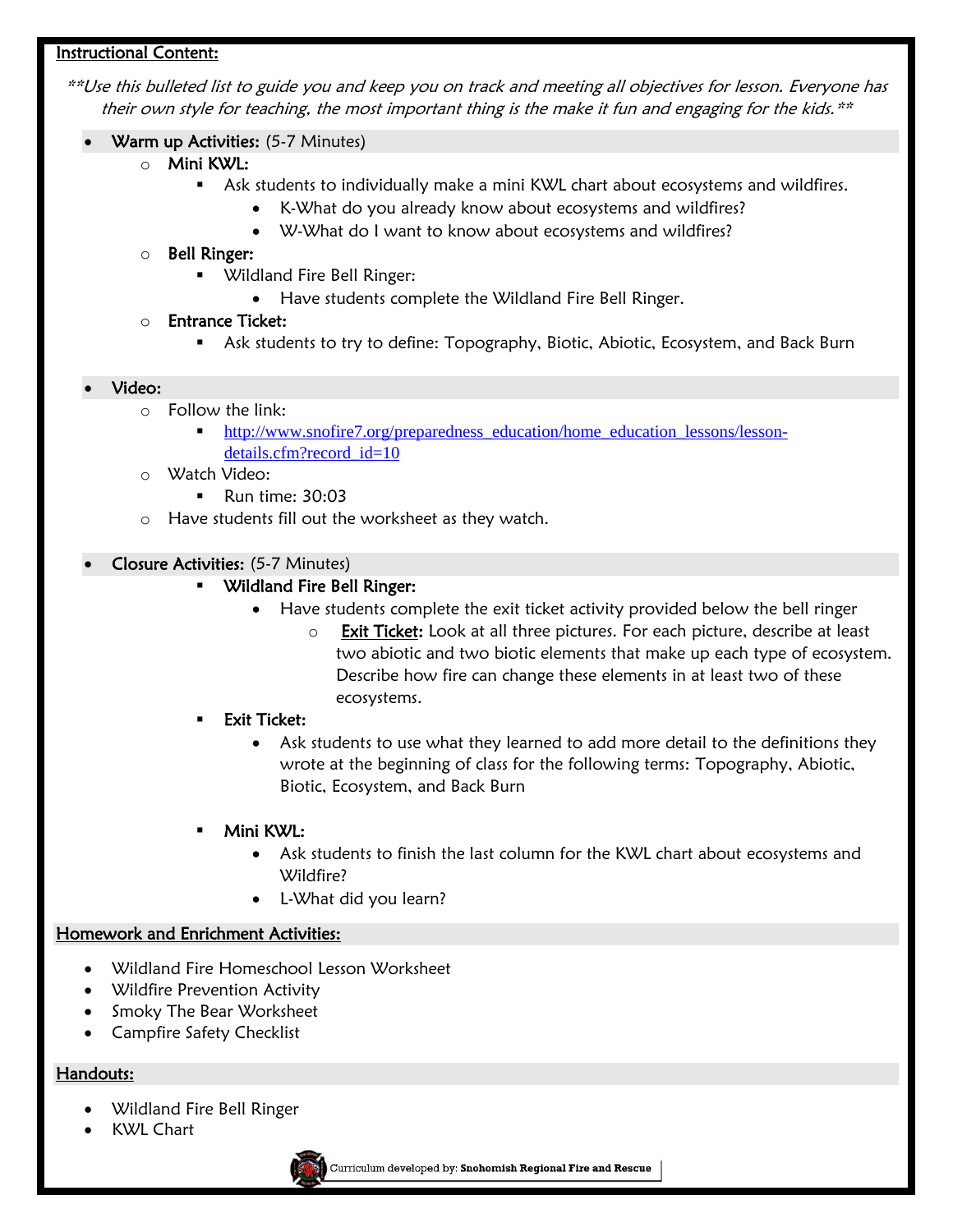| NAME:<br><b>WILDLAND FIRE BELL RINGER</b><br><b>FREE WRITE</b><br>Look at all three pictures. Write about the qualities that make each place different. How are the animals,<br>plants, weather, and soil different in each place?                                         |
|----------------------------------------------------------------------------------------------------------------------------------------------------------------------------------------------------------------------------------------------------------------------------|
| <b>ADHOM</b>                                                                                                                                                                                                                                                               |
| <b>WILDLAND EXIT TICKET</b><br>NAME:<br><b>RESPOND</b><br>Look at all three pictures. For each picture, describe at least two abiotic and two biotic elements that make<br>up each type of ecosystem. Describe how fire can change these elements in at least two of these |
| ecosystems.<br>n Ho                                                                                                                                                                                                                                                        |